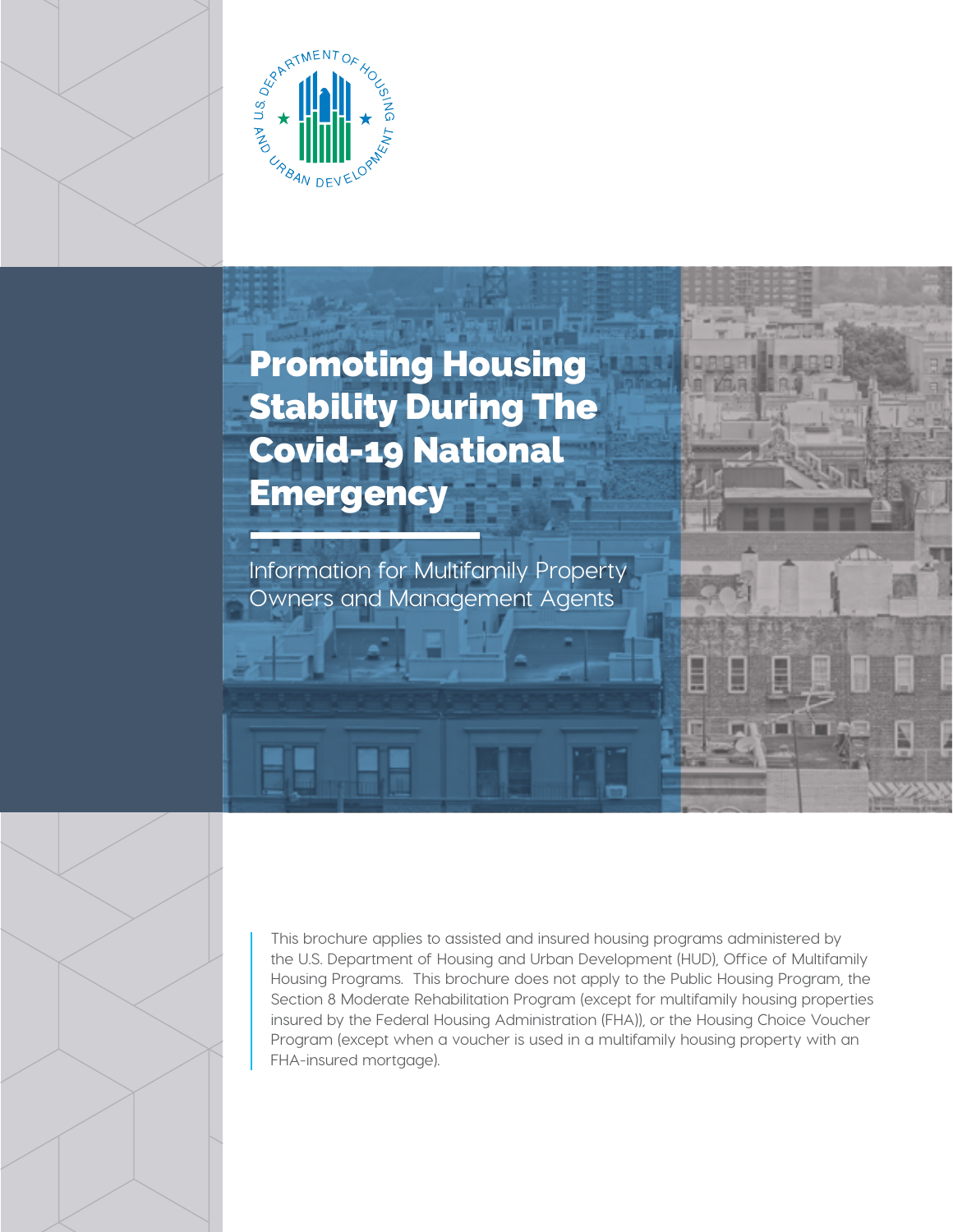# MANY RENTERS HAVE HAD TROUBLE PAYING RENT DURING THE COVID-19 NATIONAL EMERGENCY. HOUSING PROVIDERS CAN HELP FAMILIES STAY HOUSED AND PREVENT INCREASED HOMELESSNESS IN THEIR COMMUNITIES.

On March 13, 2020, President Donald J. Trump signed a national emergency declaration concerning the coronavirus pandemic. The national emergency has had far-reaching impacts on operations at HUDassisted and FHA-insured multifamily properties. Many tenants have lost jobs or had their hours cut and are concerned about how they will pay rent and for other basic needs.

You received this brochure because your multifamily property participates in a program administered by the United States Department of Housing and Urban Development.

- Evictions for non-payment of rent have been suspended for 120 days, from March 27, 2020 to July 24, 2020, for renters at HUD Multifamily assisted or FHA-insured properties during the national emergency by the Coronavirus Aid, Relief, and Economic Security Act ("CARES Act"). This means that owners cannot file a new eviction action against a tenant for non-payment of rent or charge any late payment fees or penalties until the moratorium is over. The federal eviction moratorium does NOT affect:
	- Evictions that were filed before the moratorium started or that are filed after it ends.
	- Cases where the eviction is based on reasons other than non-payment of rent or non-payment of other fees or charges.
- Once the moratorium ends, owners can file for evictions with 30 days' notice and removals can be enforced for non-payment of rent. However, there are actions that owners may take that may mitigate the need to proceed with an eviction, as detailed below.
- An owner or agent of a multifamily property covered by the CARES Act may only charge fees and penalties during the eviction moratorium if the charge is wholly unrelated to a tenant's nonpayment of rent. If the tenant pays such charges, the owner or agent may accept payment.
- During the eviction moratorium, the CARES Act prohibits an owner or agent from filing for possession of a unit for nonpayment of any rent, fee, or charge. This holds true regardless of the date the fee or charge was initially assessed.
- Fees and charges that could not be assessed during the eviction moratorium should not accrue and should not be charged after the moratorium ends.
- Rents, fees wholly unrelated to nonpayment of rent, as well as fees assessed prior to the eviction moratorium which took effect on March 27, 2020, may be collected during the moratorium.

*<sup>1</sup> Note that some properties may have longer moratoriums, see the next page for details.*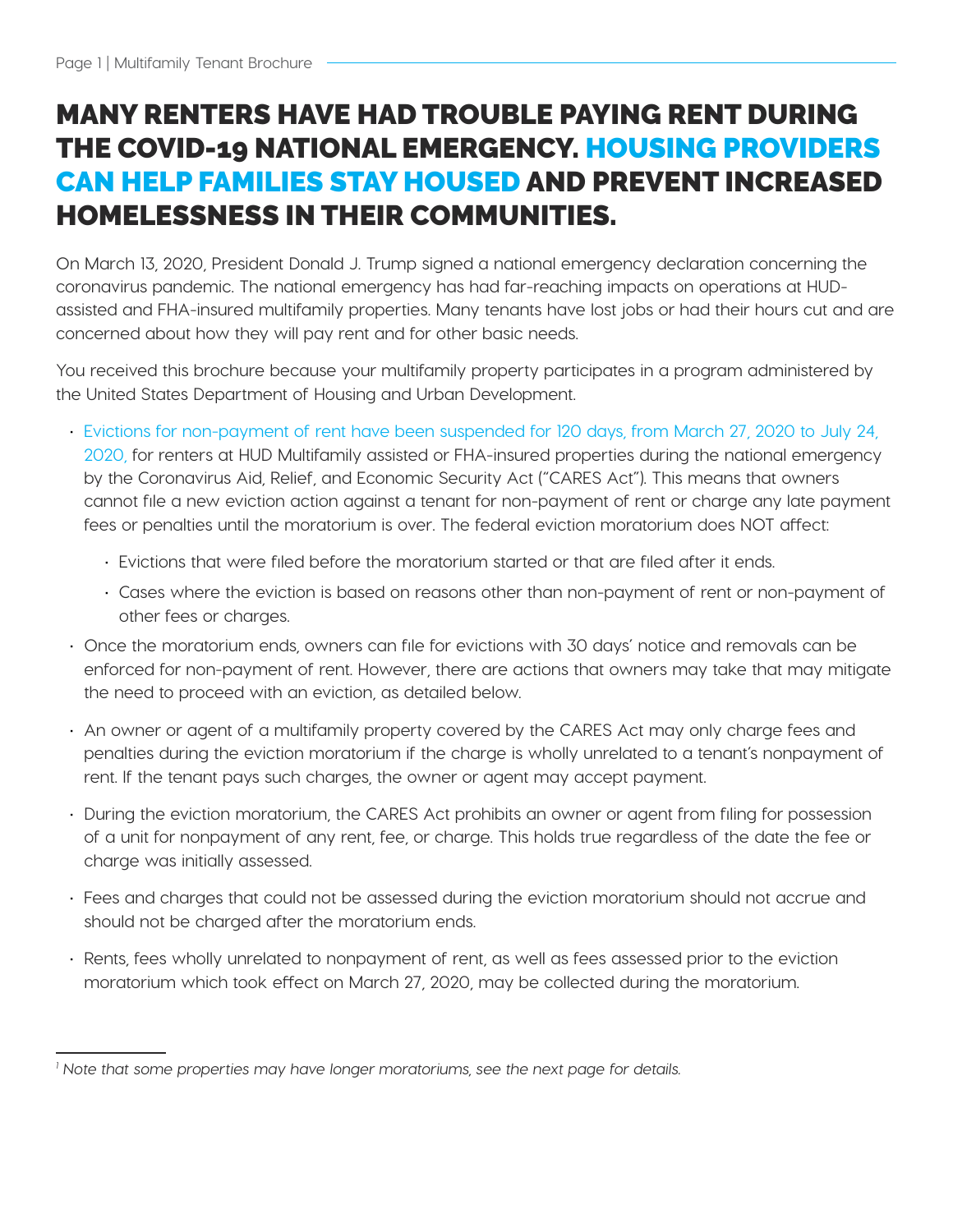### IF YOU ARE A BORROWER WHO RECEIVED FORBEARANCE ON AN FHA-INSURED MULTIFAMILY LOAN

The CARES Act extends the moratorium on evictions for all FHA-insured or HUD-held mortgages while under forbearance (meaning debt service payments are currently not being collected by the lender). Owners of multifamily properties that are under mortgage forbearance after July 24, 2020, cannot take the following actions during their forbearance:

- Evict a tenant solely for non-payment of rent or other fees or charges
- Charge any late fees, penalties, or other charges to a tenant for late payment of rent
- Issue a notice to vacate prior to the expiration of the forbearance

Once the forbearance has expired, the owner may not require a tenant to vacate a dwelling unit before 30 days after the date when the owner provides the tenant with a notice to vacate.

For more information on HUD's implementation of Section 4023 of the CARES Act and its policies on forbearance (including renter protections), see:

- Mortgagee Letter 2020-09 at <https://www.hud.gov/sites/dfiles/OCHCO/documents/2020-09hsngml.pdf>
- Housing Notice 2020-7 at https://www.hud.gov/sites/dfiles/OCHCO/documents/20-07hsgn.pdf.pdf
- To see if your multifamily property is covered under the CARES Act, use the search tool available at [https://www.hud.gov/program\\_offices/housing/mfh/hsgrent/mfhpropertysearch](https://www.hud.gov/program_offices/housing/mfh/hsgrent/mfhpropertysearch)

#### IF YOU ARE A MULTIFAMILY OWNER AND YOUR TENANTS HAVE FALLEN BEHIND ON RENT DURING THE EVICTION MORATORIUM

HUD encourages multifamily property owners to work with tenants to help them stay stably housed. Tens of millions of Americans have experienced job loss, reduced hours, and reduced income due to the outbreak of COVID-19. Many families and individuals are also facing new challenges, such as loss of childcare, limited access to healthcare, and reduced public transportation services.

Housing providers can help prevent an increase in homelessness in their communities by working with families to avoid unnecessary evictions. Housing providers can review their records to determine which households are behind on rent and reach out to families to discuss their options.

If your tenants are concerned about coming to the leasing office in person, housing providers can allow tenants to send an alternative signature by email, fax, or other electronic method.<sup>2</sup>

Tenants and owners will find helpful information, including contact information for assistance for subsidized tenants, in the following brochure, Addressing Tenant Concerns During the COVID-19 National Emergency, [https://www.hud.gov/sites/dfiles/Housing/documents/MF\\_Tenant\\_Concerns\\_COVID-19\\_Brochure.pdf](https://www.hud.gov/sites/dfiles/Housing/documents/MF_Tenant_Concerns_COVID-19_Brochure.pdf)

<sup>2</sup> See Housing Notice 20-4<https://www.hud.gov/sites/dfiles/OCHCO/documents/2020-04hsgn.pdf> *for more informa*tion on the use of electronic signatures. Contact your state Attorney General's Office, Landlord Tenant Law Section to find out whether there are restrictions on the use of electronic signatures in your jurisdiction.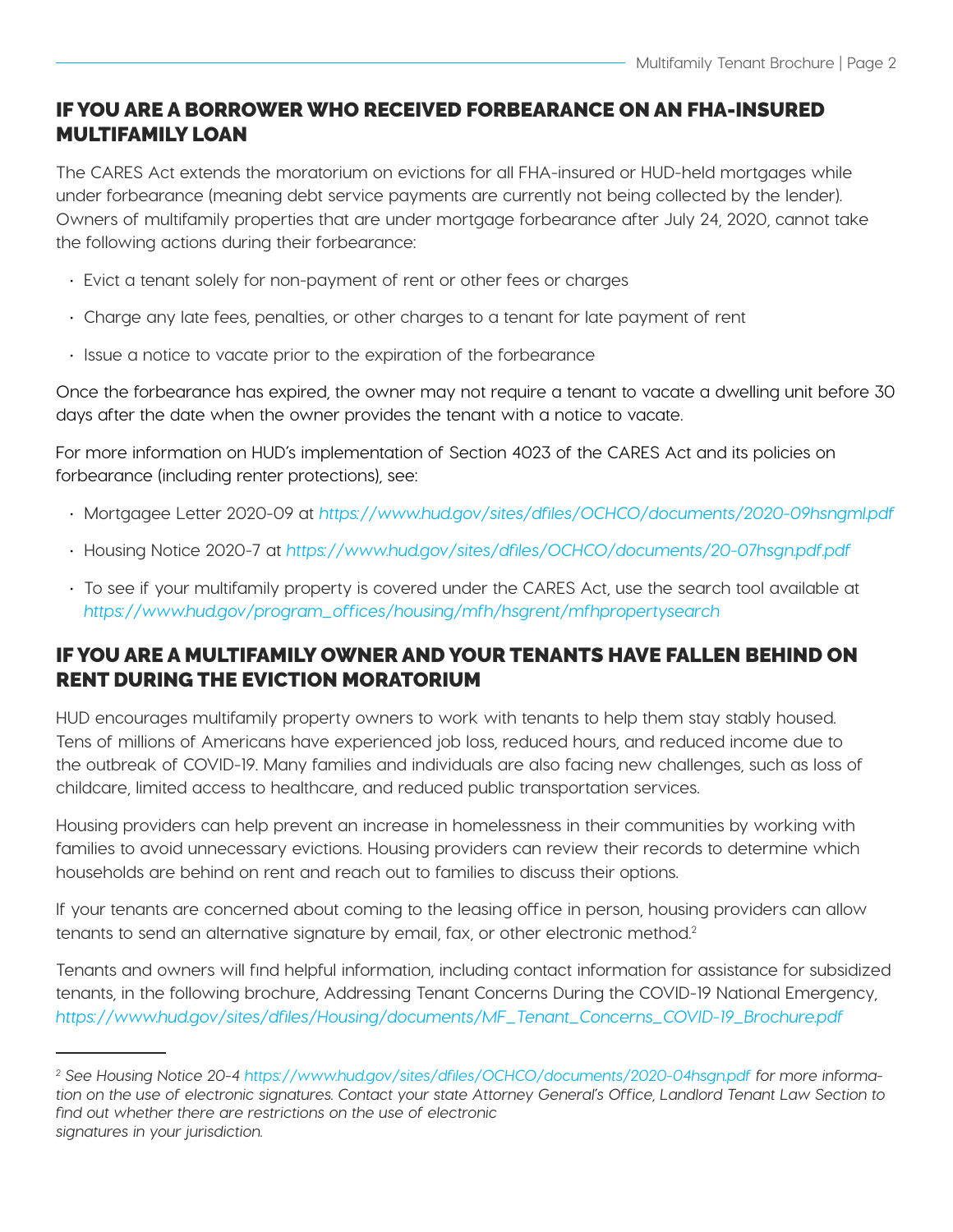## INFORM ASSISTED FAMILIES AND INDIVIDUALS THAT THEY CAN REQUEST AN INTERIM RECERTIFICATION AFTER A LOSS OF INCOME

If a household receives HUD-funded rental assistance and has had a loss of income, advise that they may be eligible for a prompt rent reduction or a hardship exemption effective the first month following the income loss. This can mitigate the effects of income loss and help tenants stay current with their rent payments and avoid accumulating unpaid rents. 1 HUD recommends that owners post the information provided in the brochure available at [https://www.hud.gov/sites/dfiles/Housing/documents/MF\\_Tenant\\_](https://www.hud.gov/sites/dfiles/Housing/documents/MF_Tenant_Concerns_COVID-19_Brochure.pdf) [Concerns\\_COVID-19\\_Brochure.pdf](https://www.hud.gov/sites/dfiles/Housing/documents/MF_Tenant_Concerns_COVID-19_Brochure.pdf)

Guidance regarding Interim Recertification requirements can be found in HUD Handbook 4350.3, Chapter 7, Section 2 found at [https://www.hud.gov/program\\_offices/administration/hudclips/handbooks/hsgh/4350.3](https://www.hud.gov/program_offices/administration/hudclips/handbooks/hsgh/4350.3)

### WORK WITH FAMILIES ON A REPAYMENT PLAN

For both assisted and unassisted tenants, HUD encourages housing providers to enter into repayment agreements to help families remain housed if they are unable to repay any rent owed as a lump sum. Repayment agreements allow families to continue to be housed while repaying the rent they owe in reasonable payments spread over time. Housing providers may also use delayed evictions, or other measures to avoid evictions and keep families housed. An owner must not terminate tenancy until any grace period permitted by state law has expired. It should also be noted that many state and local jurisdictions have local moratoria on evictions due to COVID-19 and owners and their counsel should check local requirements before initiating an eviction action.

Owners are reminded that they should pursue available financial relief measures when necessary, including reserve for replacement and residual receipt account releases; suspension of reserve for replacement account deposits; owner advances; and/or loans and grants from outside sources to lessen the impact of lost rental income during this time. Mortgagee Letter 2020-09 describes such measures in more detail under the section entitled Continuing Program Obligations. Many state and local governments also offer emergency rent relief programs.

<sup>3</sup> Note: Federal stimulus payments are NOT included as income for rent calculation purposes.

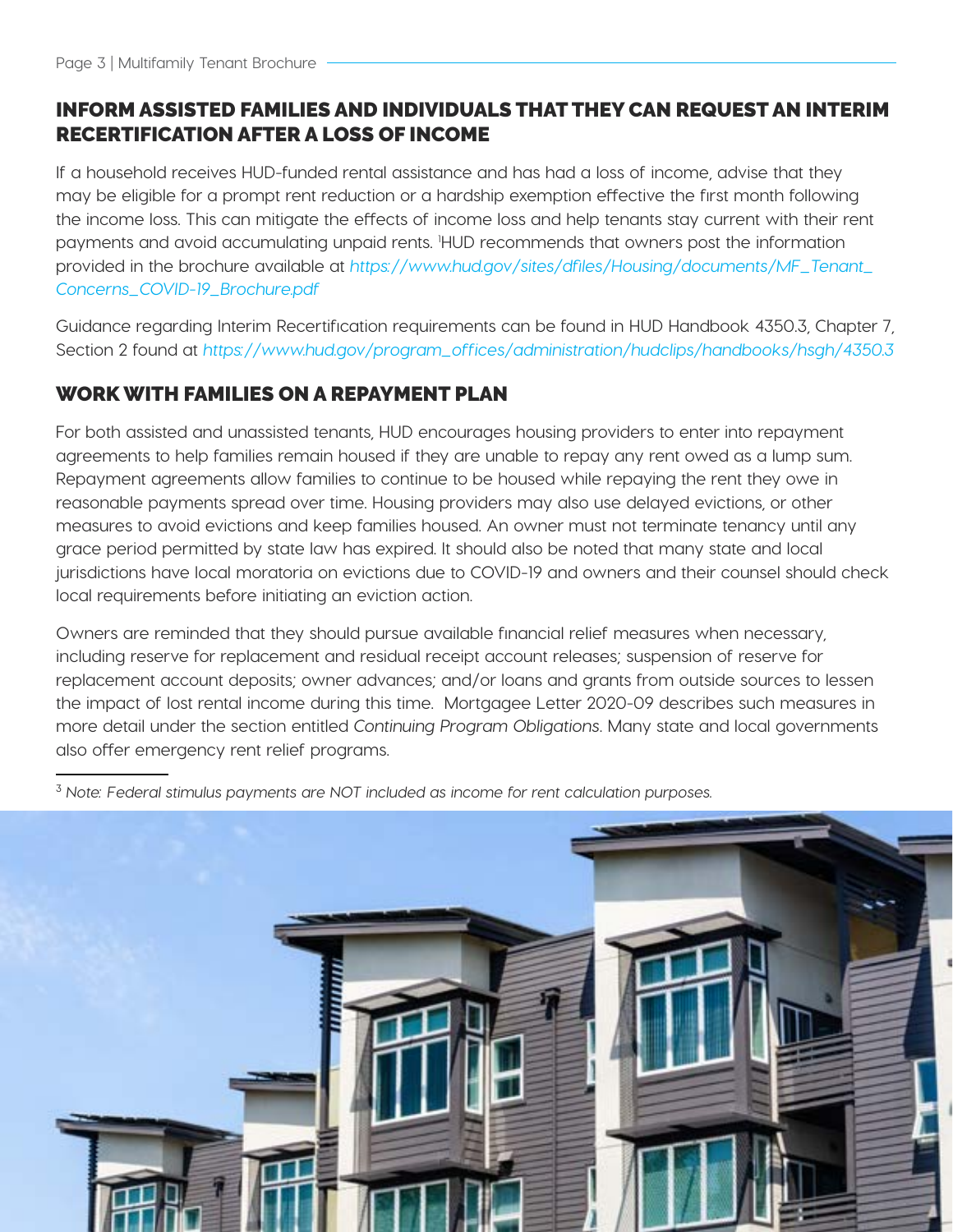

#### LOOK FOR RESOURCES IN YOUR LOCAL COMMUNITY AVAILABLE TO LOW-INCOME HOUSEHOLDS

Local social service agencies and non-profit organizations may have resources to help low-income households who are struggling to afford basic needs. Check with local partners to see if they have a comprehensive list that you can share with tenants. Below are links to key benefits that may assist families.

**Benefits Eligibility (TANF, SNAP, etc.)** [www.benefits.gov](http://www.benefits.gov) 

#### **Unemployment expanded eligibility and enhanced benefits**

*[www.usa.gov/unemployment](http://www.usa.gov/unemployment)* [www.careeronestop.org/LocalHelp/](http://www.careeronestop.org/LocalHelp/UnemploymentBenefits) [UnemploymentBenefits](http://www.careeronestop.org/LocalHelp/UnemploymentBenefits)

#### **Economic Impact Payments**

[https://www.irs.gov/coronavirus/economic](https://www.irs.gov/coronavirus/economic-impact-payment-information-center)[impact-payment-information-center](https://www.irs.gov/coronavirus/economic-impact-payment-information-center)

**Emergency assistance resources to help households pay for rent, utilities, and other basic necessities**

Local governments may have additional rental and utility assistance available for individuals who meet qualifying criteria.

Dial 211 from any phone / or visit *[https://](https://www.211.org/)* [www.211.org/](https://www.211.org/) and search by zip code for referrals to agencies and community organizations that offer emergency financial assistance. Callers can request translations services.

[www.usa.gov/help-with-bills](http://www.usa.gov/help-with-bills)

#### **Childcare for Essential Workers**

[www.acf.hhs.gov/sites/default/files/occ/state\\_](http://www.acf.hhs.gov/sites/default/files/occ/state_level_info_for_essential_workers_seeking_child_care.pdf) [level\\_info\\_for\\_essential\\_workers\\_seeking\\_](http://www.acf.hhs.gov/sites/default/files/occ/state_level_info_for_essential_workers_seeking_child_care.pdf) [child\\_care.pdf](http://www.acf.hhs.gov/sites/default/files/occ/state_level_info_for_essential_workers_seeking_child_care.pdf)

**Immediate jobs available due to COVID-19** <https://needajobnow.usnlx.com>